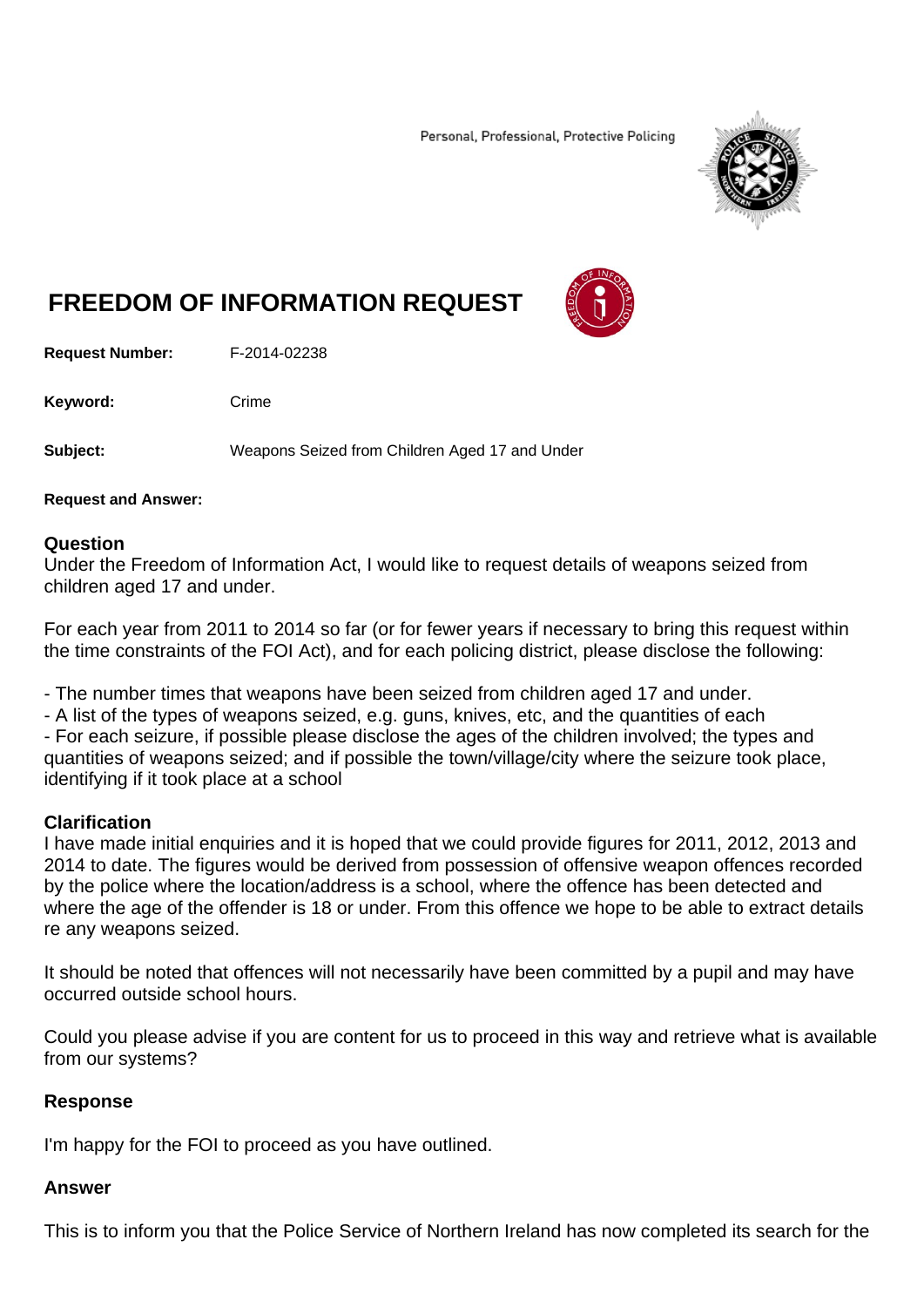information you requested. The decision has been taken to disclose the located information to you in full.

Please see tables attached at the end of this correspondence on pages  $1 - 2$ , showing figures between 2011 and 2014 to date for possession of offensive weapon offences where the occurrence location is recorded as a school and the age of the offender is 18 or under.

It should be noted that offences will not necessarily have been committed by a pupil and may have occurred outside school hours.

If you have any queries regarding your request or the decision please do not hesitate to contact me on 028 9070 0164. When contacting the Freedom of Information Team, please quote the reference number listed at the beginning of this letter.

If you are dissatisfied in any way with the handling of your request, you have the right to request a review. You should do this as soon as possible, or in any case within two months of the date of issue of this letter. In the event that you require a review to be undertaken, you can do so by writing to the Head of Freedom of Information, PSNI Headquarters, 65 Knock Road, Belfast, BT5 6LE or by emailing foi@psni.pnn.police.uk.

If following an internal review, carried out by an independent decision maker, you were to remain dissatisfied in any way with the handling of the request you may make a complaint, under Section 50 of the Freedom of Information Act, to the Information Commissioner's Office and ask that they investigate whether the PSNI has complied with the terms of the Freedom of Information Act. You can write to the Information Commissioner at Information Commissioner's Office, Wycliffe House, Water Lane, Wilmslow, Cheshire, SK9 5AF. In most circumstances the Information Commissioner will not investigate a complaint unless an internal review procedure has been carried out, however the Commissioner has the option to investigate the matter at his discretion.

Please be advised that PSNI replies under Freedom of Information may be released into the public domain via our website @ www.psni.police.uk

Personal details in respect of your request have, where applicable, been removed to protect confidentiality.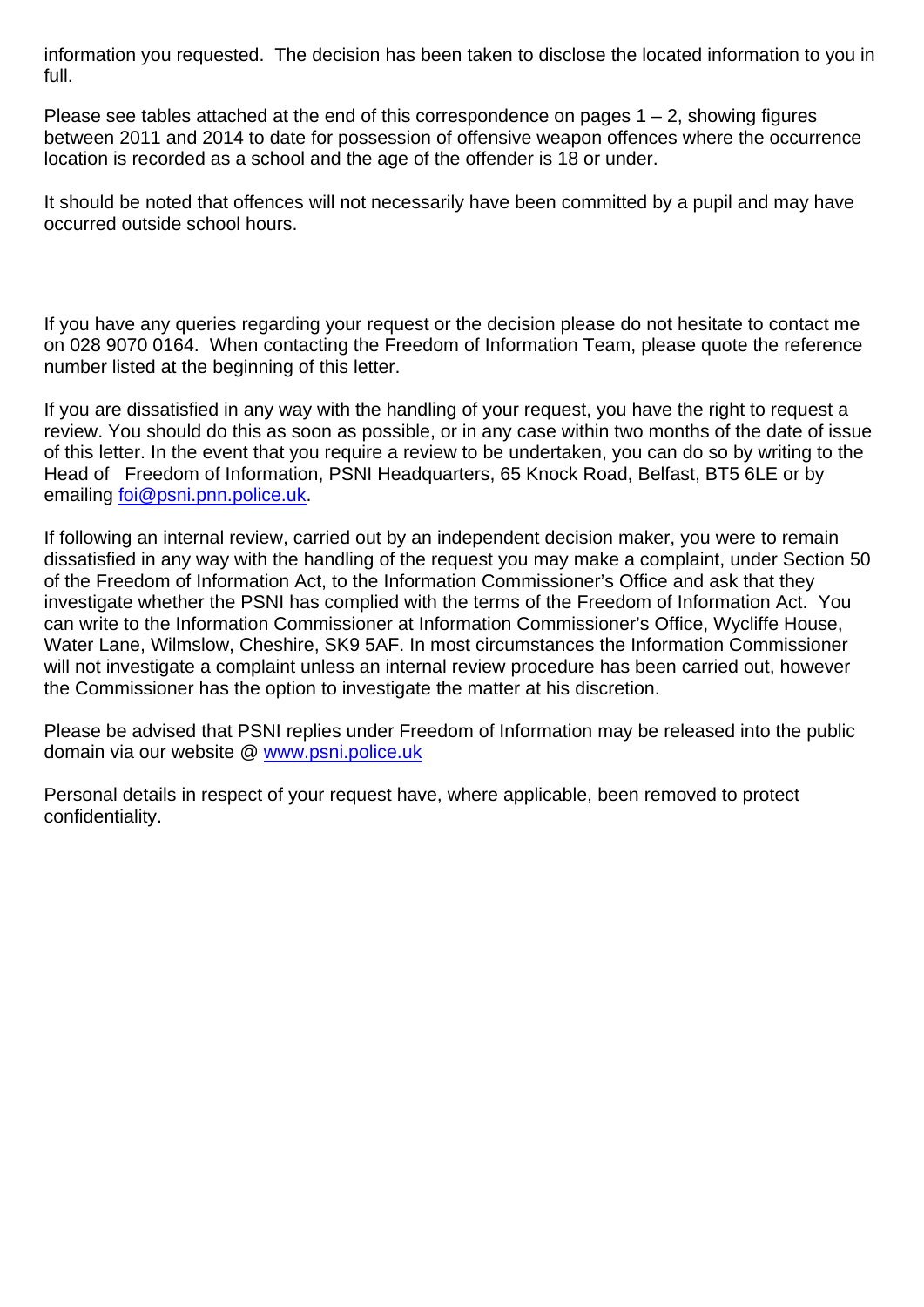## Weapons seized where the mo location is a school or college or the occurrence address is a school 2011 - 2014 (to date) and an offence has been detected.

The figures provided below are based on the number of offences recorded by the police between 2011 and 2014 (to date) that have since been detected by means of a Home Office detection method, and where at least one of the offenders was under the age of 19; where the mo location identified the location as a school or college or the occurrence address indicated it was a school and where the property seized was a weapon. [Home Office detection methods include charge/summons, cautions (adult and juvenile), discretionary disposals, penalty notices for disorder, offences taken into consideration and indictable only offences where no action was taken against the offender (died before proceedings or PPS did not prosecute).]

There were 9 offences recorded by the police between 2011 and 2014 (to date) which have since been detected, and where at least one of the offenders was under the age of 19 where a weapon has been seized at or within the vicinity of a school. There have been 9 offenders under the age of 19 detected in relation to these offences. As currently undetected offences may be detected in the future, the number of offenders remains subject to change.

| Year | <b>Remarks</b>                                   | Location  | Location<br><b>Subtype</b> |
|------|--------------------------------------------------|-----------|----------------------------|
| 2011 | Knife from desk                                  |           |                            |
| 2011 | black handled knife                              | Education | School                     |
| 2011 | 3in blade knife                                  | Education | School                     |
| 2011 | 1 X shard of glass                               |           |                            |
| 2012 | 1 x silver pen knife                             |           |                            |
| 2013 | 1 x black handled kitchen knife with 31/4" blade | Education | School                     |
| 2013 | Flick knife                                      | Education | School                     |
| 2013 | <b>Black Swiss army knife</b>                    | Education | School                     |
| 2013 | Double bladed knife                              | Education | School                     |

Source: PSNI Statistics branch

Please note: This information is based on data extracted from a live crime recording system and may be subject to change. It is dependent on the information having been input into the system in such a way as to identify those records that are relevant.